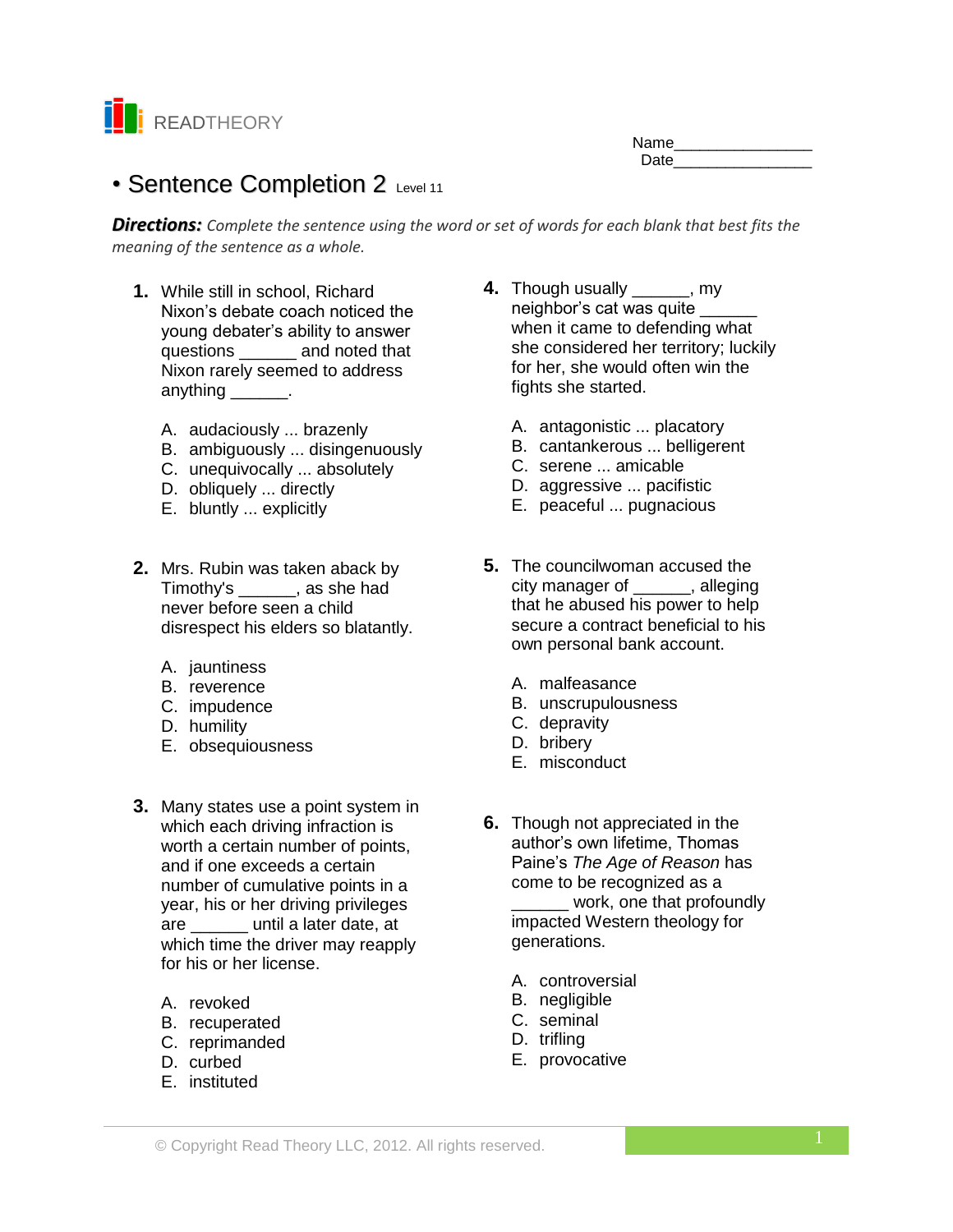# **Answers and Explanations**

## **1) D**

To figure out what the missing words are, try to predict their definitions by using keywords from the prompt. Here, there are three keywords: "answer," "rarely," and "address." "Answer" and "address" are both modified by missing words that must refer to how the questions were answered, and "rarely" gives the relationship between them, making it clear they should be opposites: Nixon was able to answer questions one way and rarely answered questions the other way. Thus, the missing words' meanings cannot be predicted, but the correct choice must provide a pair of antonyms. Of the choices, only choice **(D)** provides a pair of antonyms, as *obliquely* means not in a straightforward manner, while *directly* means in a straightforward manner.

**(A)** is incorrect because it does not provide a pair of antonyms. *Audaciously* means bravely, while *brazenly* means shamelessly. If anything, these words are synonyms.

**(B)** is incorrect because it does not provide a pair of antonyms. *Ambiguously* means vaguely or indirectly, while *disingenuously* means lacking in frankness. Both words, then, essentially would imply that Nixon was unable to answer questions head on.

**(C)** is incorrect because it does not provide a pair of antonyms. *Unequivocally* means clearly, while *absolutely* means certainly. Thus, these two words are essentially synonyms and would both imply that Nixon could not be vague.

**(E)** is incorrect because it does not provide a pair of antonyms. *Bluntly* means frankly or without sensitivity, while *explicitly* means clearly. If anything, these words are synonyms, though the prompt requires a pair of antonyms.

#### **2) C**

To figure out what the missing word is, try to predict its definition by using keywords from the prompt. Here, the keywords are "disrespect his elders," which means that Timothy did or said something rude to an adult. The missing word describes something Timothy possesses, and, since we only know that he is rude, the missing word must mean rudeness. Therefore, choice **(C)** is correct, since *impudence* means impertinence or audacious rudeness.

**(A)** is incorrect because *jauntiness* is cheerfulness. This word does not work because cheerfulness has no relationship to rudeness.

**(B)** is incorrect because *reverence* is respect, something a rude child would almost certainly not possess.

**(D)** is incorrect because *humility* is modesty. The prompt indicates that the child was rude, not modest.

**(E)** is incorrect because *obsequiousness* is flattery, something a rude child would probably not use.

# **3) A**

To figure out what the missing word is, try to predict its definition by using keywords from the prompt. Here, the keyword is "reapply," a word that implies that driving privileges must have been taken away from the driver who exceeded a certain number of points, as one would not need to "reapply" if one did not lose the license to begin with. Thus, the missing word must be one that means taken away. Therefore, the correct choice is **(A)**, since *revoked* means taken away.

**(B)** is incorrect because *recuperated* means recovered from financial or physical loss. The prompt means to imply the opposite: driving privileges are not recovered until after the driver "reapplies for his or her license."

**(C)** is incorrect because *reprimanded* means punished, and while the driver in the prompt is being punished for exceeding a number of driving points, the privileges themselves are not being punished. This answer does not make sense grammatically.

**(D)** is incorrect because *curbed* means limited. While the driver in question certainly will have more limited driving privileges, the prompt makes it clear that he or she will lose his or her license, as the driver must then "reapply" for it. This means that curbed is not extreme enough for the prompt.

**(E)** is incorrect because *instituted* means created or started. It is, thus, the opposite of what happens to driving privileges if a driver exceeds a number of points.

#### **4) E**

To figure out what the missing words are, try to predict their definitions by using keywords from the prompt. Here, the keyword is "though," which implies a negative or opposite relationship between the two missing words. In this prompt, the cat is usually one way but was "was quite" the opposite way when she was "defending… her territory." The prompt provides one additional clue in stating that she "would often win the fights she started." This phrase implies that the two missing words relate to fighting, meaning the correct choice will provide two antonyms relating to fighting. *Peaceful* means calm, while *pugnacious* means quick to fight. These words are opposites, so choice **(E)** is correct.

**(A)** is incorrect because the words are in the wrong order to work in context. *Antagonistic* means hostile and *placatory* means attempting to appease. This choice does not work because the prompt implies that the cat is usually placatory but could be antagonistic when she needed to defend her territory.